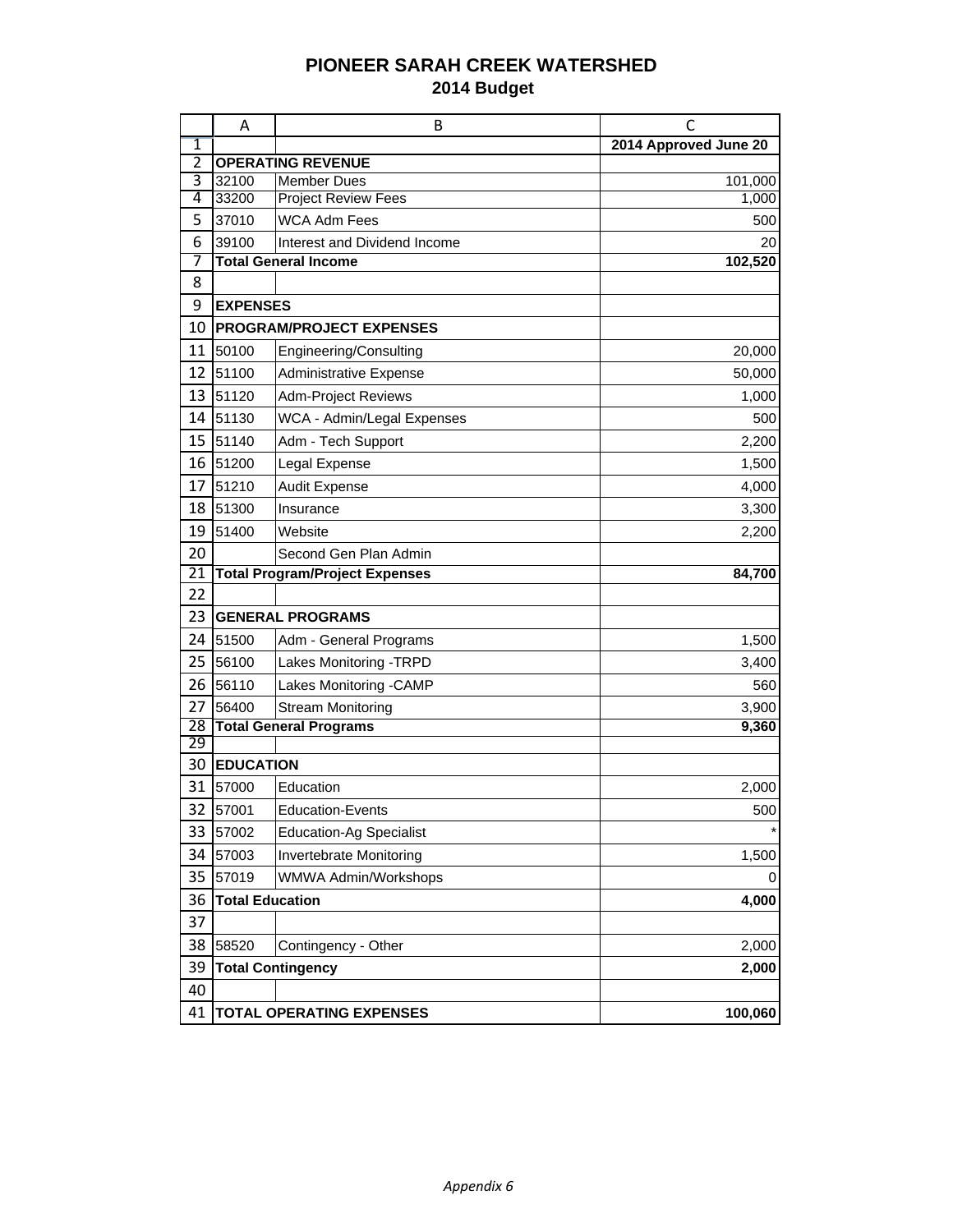## **PIONEER SARAH CREEK WATERSHED 2014 Budget**

|                | A                                          | B                                           | С                     |  |  |  |  |  |  |
|----------------|--------------------------------------------|---------------------------------------------|-----------------------|--|--|--|--|--|--|
| $\overline{1}$ |                                            |                                             | 2014 Approved June 20 |  |  |  |  |  |  |
| 42             |                                            |                                             |                       |  |  |  |  |  |  |
| 43             | <b>SPECIAL PROGRAMS</b>                    |                                             |                       |  |  |  |  |  |  |
| 44             |                                            | Lake Ind MEP Grant                          |                       |  |  |  |  |  |  |
| 45             |                                            | Lake Ind Outlet                             |                       |  |  |  |  |  |  |
| 46             |                                            | Lake Sarah TMDL Imple                       |                       |  |  |  |  |  |  |
| 47             |                                            | 2010 SWAG                                   |                       |  |  |  |  |  |  |
| 48             |                                            | Major Plan Amendment                        |                       |  |  |  |  |  |  |
| 49             | <b>Total Special Programs</b>              |                                             |                       |  |  |  |  |  |  |
| 55             |                                            |                                             |                       |  |  |  |  |  |  |
| 56             |                                            | <b>Revenue</b>                              | 102,520               |  |  |  |  |  |  |
| 57             |                                            | - Expenses                                  | $-100,060$            |  |  |  |  |  |  |
| 58             |                                            | <b>Net Operating Gain/Loss</b>              | 2,460                 |  |  |  |  |  |  |
| 59             |                                            |                                             |                       |  |  |  |  |  |  |
| 60             |                                            |                                             |                       |  |  |  |  |  |  |
| 61             | <b>ASSIGNED/RESTRICTED FUNDS - REVENUE</b> |                                             |                       |  |  |  |  |  |  |
| 62             | 24200                                      | Third Generation Plan Reserve               | 5,000                 |  |  |  |  |  |  |
| 63             | 26000                                      | CIP Fund                                    | 20,000                |  |  |  |  |  |  |
| 64             | 24300                                      | <b>WRAPP Encumbered</b>                     | 72,415                |  |  |  |  |  |  |
| 65             |                                            | Manure Management-TRPD                      | 5,000                 |  |  |  |  |  |  |
| 66             |                                            | Lake Indep Outlet Project                   |                       |  |  |  |  |  |  |
| 67             |                                            | <b>WCA Escrows</b>                          |                       |  |  |  |  |  |  |
| 68             |                                            | <b>Total Assigned/Restricted Revenue</b>    | 102,415               |  |  |  |  |  |  |
| 69             |                                            |                                             |                       |  |  |  |  |  |  |
| 70             |                                            |                                             |                       |  |  |  |  |  |  |
| 71             |                                            | <b>ASSIGNED/RESTRICTED FUNDS - EXPENSES</b> |                       |  |  |  |  |  |  |
| 72             | 58200                                      | <b>Third Generation Plan</b>                | 25,090                |  |  |  |  |  |  |
| 73             | 64000                                      | <b>Capital Improvement Projects</b>         | 5,300                 |  |  |  |  |  |  |
| 74             |                                            | <b>WRAPP</b>                                | 77,000                |  |  |  |  |  |  |
| 75             |                                            | Manure Management                           | 5,000                 |  |  |  |  |  |  |
| 76             |                                            | Lake Indep Outlet Project                   | 29,700                |  |  |  |  |  |  |
| 77             |                                            | <b>WCA Escrow Returns</b>                   |                       |  |  |  |  |  |  |
| 78             |                                            | <b>Total Assigned/Restricted Expenses</b>   | 142,090               |  |  |  |  |  |  |
| 79             |                                            |                                             |                       |  |  |  |  |  |  |
| 80             |                                            | Revenue                                     | 102,415               |  |  |  |  |  |  |
| 81             |                                            | - Expenses                                  | $-142,090$            |  |  |  |  |  |  |
| 82             | <b>Net Assigned Gain/Loss</b>              |                                             |                       |  |  |  |  |  |  |
| 83             |                                            |                                             |                       |  |  |  |  |  |  |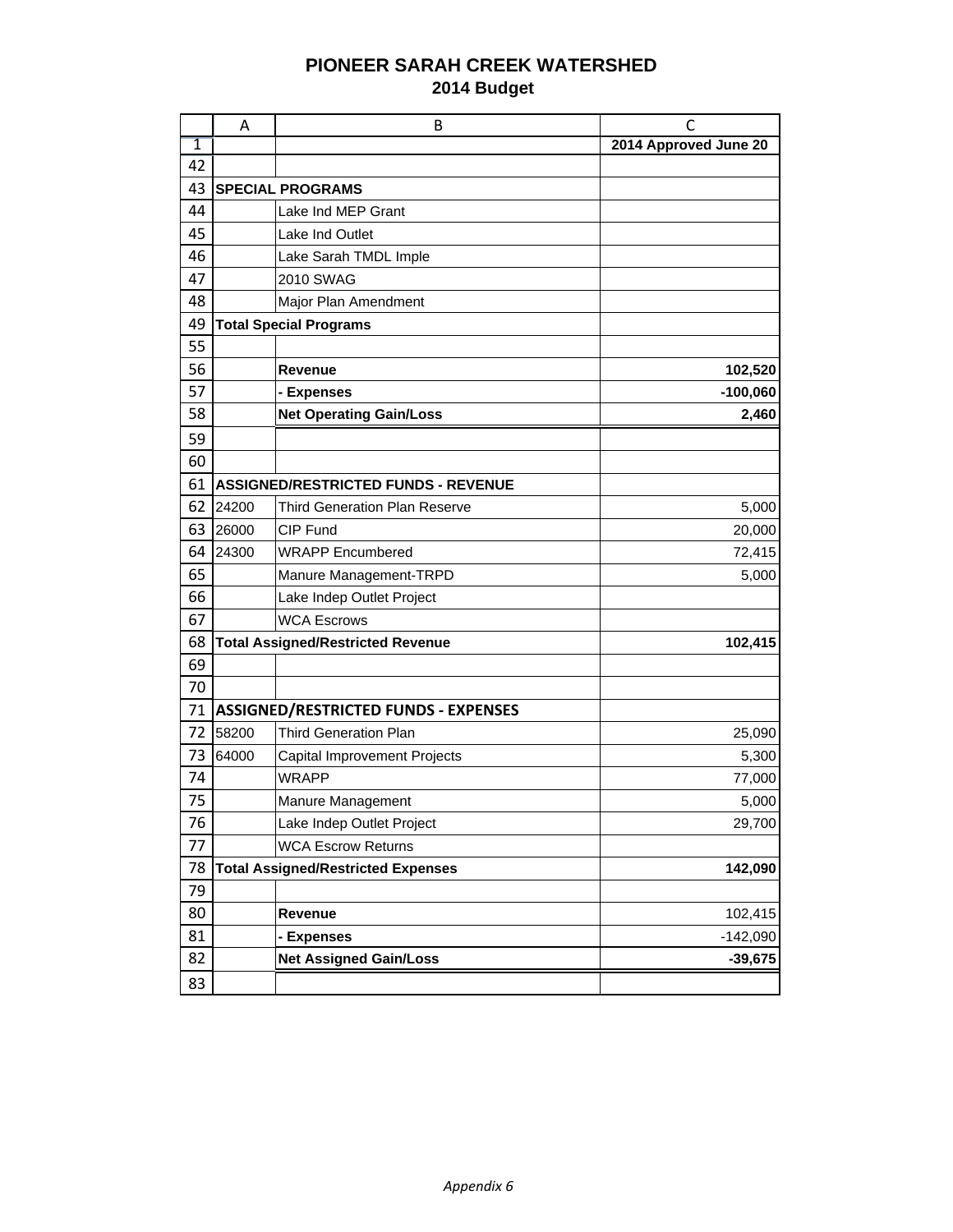## **PIONEER SARAH CREEK WATERSHED 2014 Budget**

|                | Α | B                                    | C                     |
|----------------|---|--------------------------------------|-----------------------|
| $\overline{1}$ |   |                                      | 2014 Approved June 20 |
| 84             |   | <b>FUND BALANCES</b>                 |                       |
| 85             |   |                                      |                       |
| 86             |   | <b>Third Gen Management Plan</b>     |                       |
| 87             |   | Balance January 1                    | 24,510                |
| 88             |   | Income/Encumbered                    | 5,000                 |
| 89             |   | Expense/Unencumbered                 | $-25,090$             |
| 90             |   | <b>Balance December 31</b>           | 4,420                 |
| 91             |   |                                      |                       |
| 92             |   | <b>WRAPP</b>                         |                       |
| 93             |   | Balance January 1                    | 14,186                |
| 94             |   | Income/Encumbered                    | 72,415                |
| 95             |   | Expense/Unencumbered                 | $-77,000$             |
| 96             |   | <b>Balance December 31</b>           | 9,601                 |
| 97             |   |                                      |                       |
| 98             |   | <b>CIP</b>                           |                       |
| 99             |   | Balance January 1                    | 14,783                |
| 100            |   | Income/Encumbered                    | 20,000                |
| 101            |   | Expense/Unencumbered                 | $-35,000$             |
| 102            |   | <b>Balance December 31</b>           | $-217$                |
| 103            |   |                                      |                       |
| 104            |   | <b>WCA Escrowed Funds</b>            |                       |
| 105            |   | Balance January 1                    | 14,363                |
| 106            |   | Income/Encumbered                    | 0                     |
| 107            |   | Expense/Unencumbered                 | O                     |
| 108            |   | <b>Balance December 31</b>           | 14,363                |
| 109            |   |                                      |                       |
| 110            |   |                                      |                       |
| 111            |   | <b>Total Funds December 31</b>       | 40,447                |
| 112            |   | Less Assigned/Restricted             | 28,167                |
| 113            |   | <b>Total Unassigned/Unrestricted</b> | 12,280                |
| 114            |   |                                      |                       |
| 115            |   |                                      |                       |